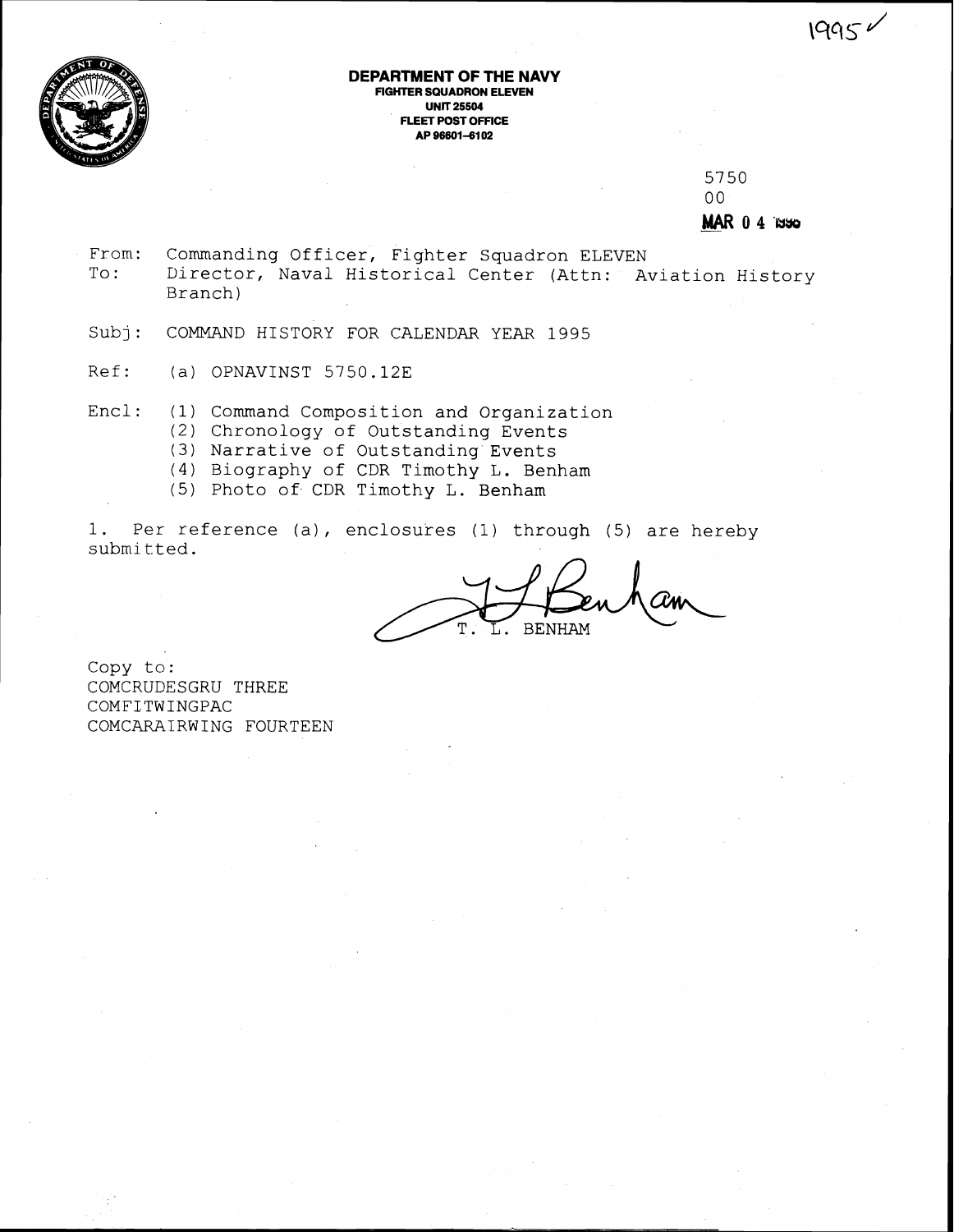COMMANDING OFFICER (01 JAN 95 to 30 JUN 95) CDR Michael D. Crisp

EXECUTIVE OFFICER (01 JAN 95 to 30 JUN 95) CDR Timothy L. Benham

LOCATION OF COMMAND Naval Air Station Miramar San Diego, CA 92145

(30 JUN 95 to Present) CDR Timothy L. Benham

(30 JUN 95 to Present) CDR Ronald E. Weisbrook

ADMINISTRATIVE CONTROL ASHORE Commander, Carrier Air Wing FOURTEEN Commander, Fighter Wing, U. S. Pacific Fleet Commander, Naval Air Force, U.S. Pacific Fleet

OPERATIONAL CONTROL AFLOAT Commander, Carrier Air Wing FOURTEEN Commander, Cruiser Destroyer Group THREE

AIRCRAFT F-14D SUPER TOMCAT Tail Code "NK"

CARRIER ASSIGNMENTS USS CARL VINSON (CVN-70) Homeported at Naval Air Station Alameda, California

MISSION Fleet Air Superiority and Power Projection Missions include: Combat Air Patrol, Air Intercept, Maritime Air Superiority, Strike, Strike Escort, Forward Air Control (Airborne) and TARPS Reconnaissance.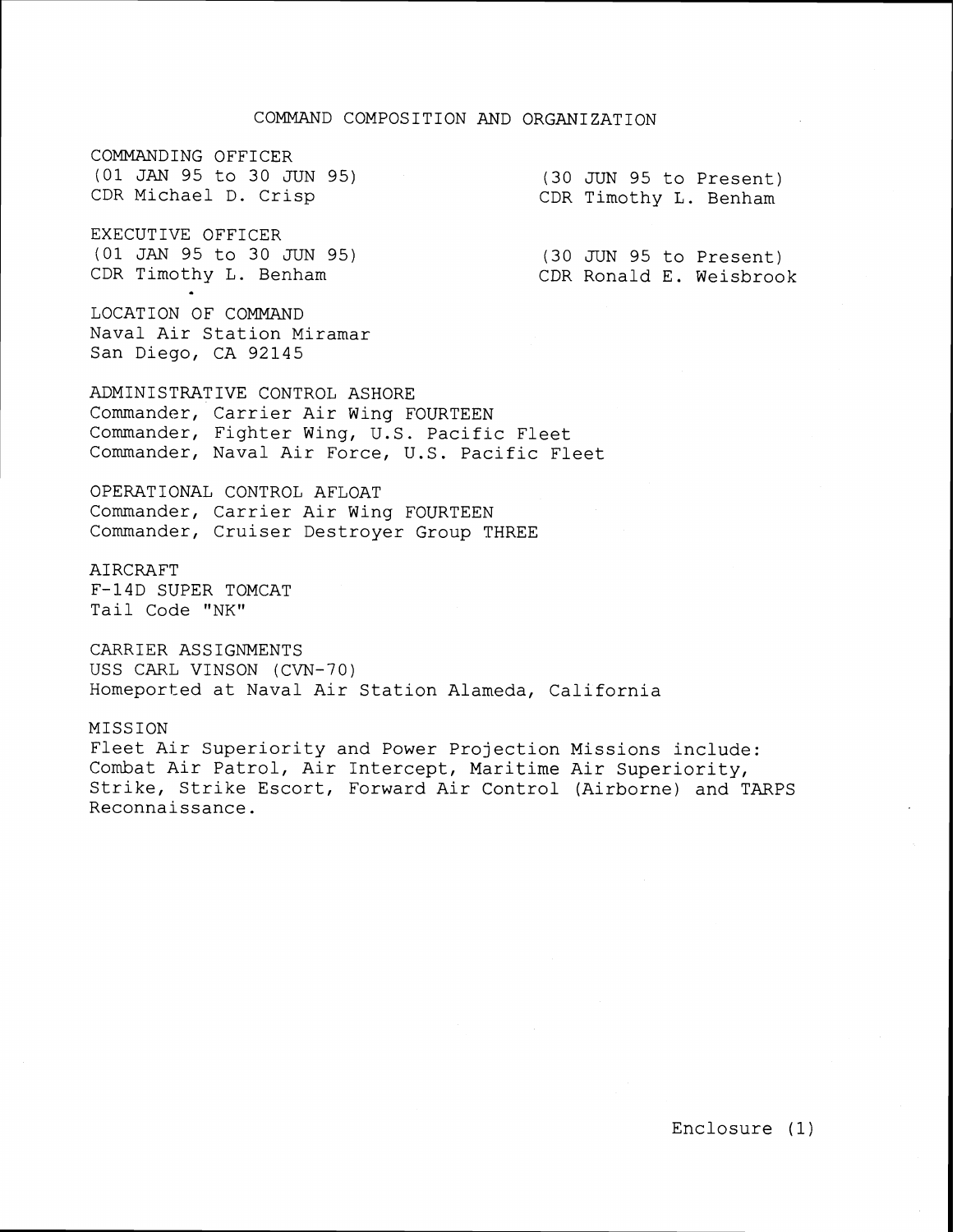|  |  | CHRONOLOGY OF OUTSTANDING EVENTS |  |  |
|--|--|----------------------------------|--|--|
|--|--|----------------------------------|--|--|

| $01 - 03$<br>$14 - 30$<br>$18 - 30$          | Barber's Point Air Expo.<br>Six aircrew attend FAC(A) school at NAS Fallon, NV.<br>Two aircrew attend MAWTS WTI School at NALF El Centro,<br>CA. |  |
|----------------------------------------------|--------------------------------------------------------------------------------------------------------------------------------------------------|--|
| SEPTEMBER<br>$01 - 13$                       | WWII 50 Year Commemoration Cruise (Pineapple Cruise) to<br>Hawaii on board USS Carl Vinson (CVN-70) (cont.)                                      |  |
| $21 - 22$<br>$27 - 29$                       | $CO$ (CVN-70)<br>Operation KEKOA with (CVN-70) CVBG                                                                                              |  |
| <b>AUGUST</b><br>14<br>$20 - 31$             | 1st Bombs dropped (MK-76)<br>WWII 50 Year Commemoration Cruise (Pineapple Cruise) to<br>Hawaii on board USS Carl Vinson (CVN-70)                 |  |
| JULY<br>$09 - 21$<br>$22 - 29$<br>31         | FFARP, NAS Fallon, NV.<br>SFFARP, NAS Fallon, NV.<br>Implementation of software tape D-02                                                        |  |
| JUNE<br>$06 - 15$<br>30                      | TSTA I/II<br>Change of Command                                                                                                                   |  |
| MAY<br>$01 - 09$                             | Det, Roving Sands, NM (cont.)                                                                                                                    |  |
| APRIL<br>$01 - 06$<br>$08 - 15$<br>$28 - 30$ | Kernal Blitz.<br>Guns Det, NALF El Centro, CA (38.84%)<br>Det, Roving Sands, NM.                                                                 |  |
| MARCH<br>$21 - 22$<br>23<br>$27 - 31$        | KC-10/KC-135 in-flight refueling training<br>ECCM COMPEX<br>Kernal Blitz                                                                         |  |
| $23 - 25$                                    | Partners in Excellence program with local high school.<br>(CVN-70) Flight Deck Certification.                                                    |  |
| FEBRUARY<br>$07 - 12$<br>23                  | CQ Detachment, USS KITTY HAWK (CV-63).<br>Serra High School Career Day, VF-11 participation in                                                   |  |
| <b>JANUARY</b><br>$01 - 08$<br>$01 - 08$     | Holiday leave period.<br>AFC Playoff fly-by; Chargers vs Dolphins, Jack Murphy<br>Stadium.                                                       |  |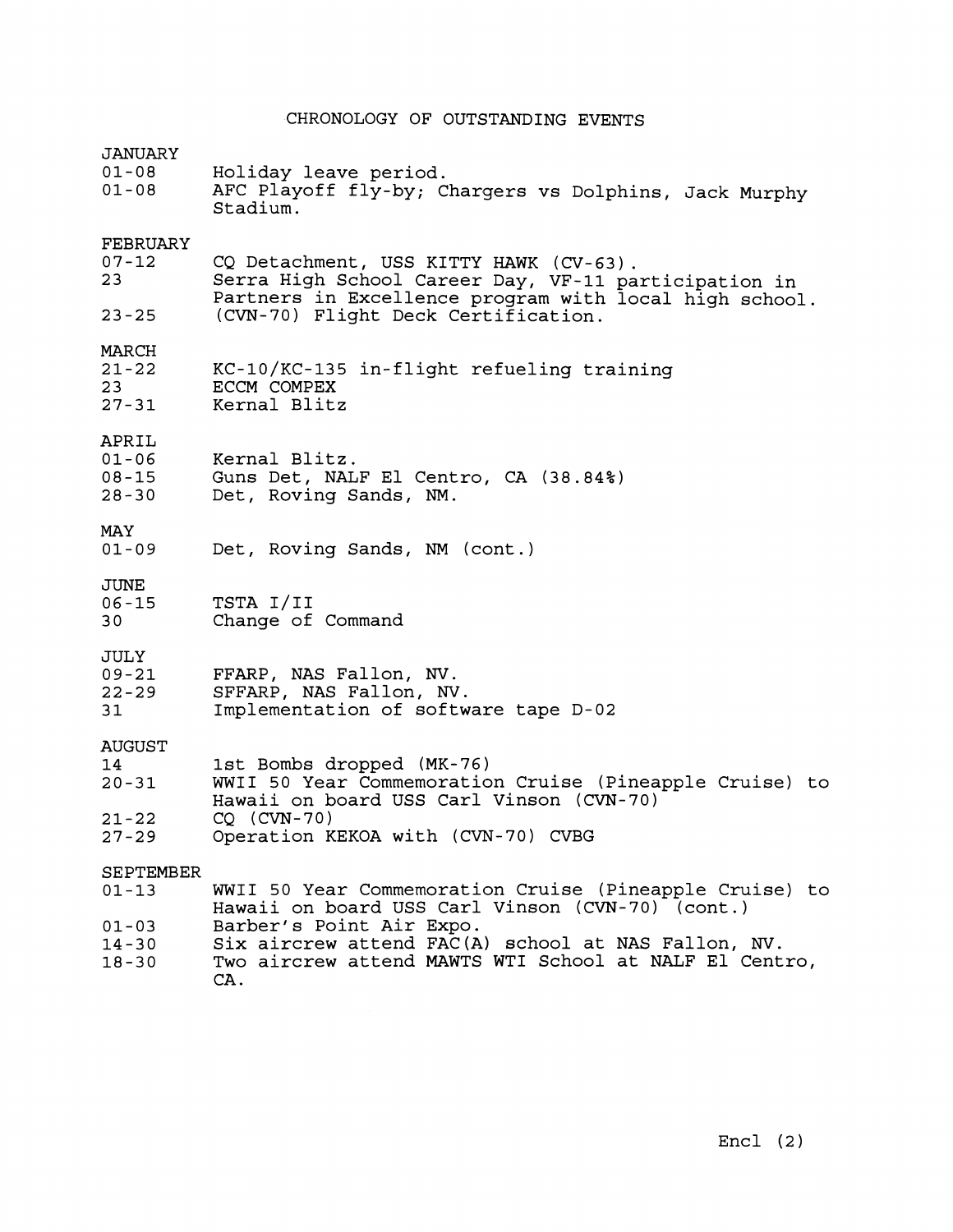- 19 Successful AIM-7M missile launch
- Airwing Det NAS Fallon, **W.**

# OCTOBER

| $01 - 30$ | Two aircrew at MAWTS WTI School (cont.) |
|-----------|-----------------------------------------|
| $01 - 11$ | Airwing Det. NAS Fallon, NV. (cont.)    |
| 02        | 1st Live MK-80 series bombs dropped     |
| $17 - 25$ | Fighter Derby Practice                  |
| 31        | Fighter Derby                           |

## NOVEMBER

| 01-03     | Fighter Derby (cont.)                   |
|-----------|-----------------------------------------|
| $01 - 03$ | Two aircrew at MAWTS WTI School (cont.) |
| 13-21     | TSTA III (CVN-70)                       |
| 26-30     | COMPTUEX $96-1A$ (CVN-70)               |

### DECEMBER

| DECEMBER  |                          |
|-----------|--------------------------|
| $01 - 20$ | COMPTUEX 96-1A (cont.)   |
| 15        | Completed Blue Water CQ. |

- 18-20 (CVN-70) ITA.
- 20-31 Holiday leave period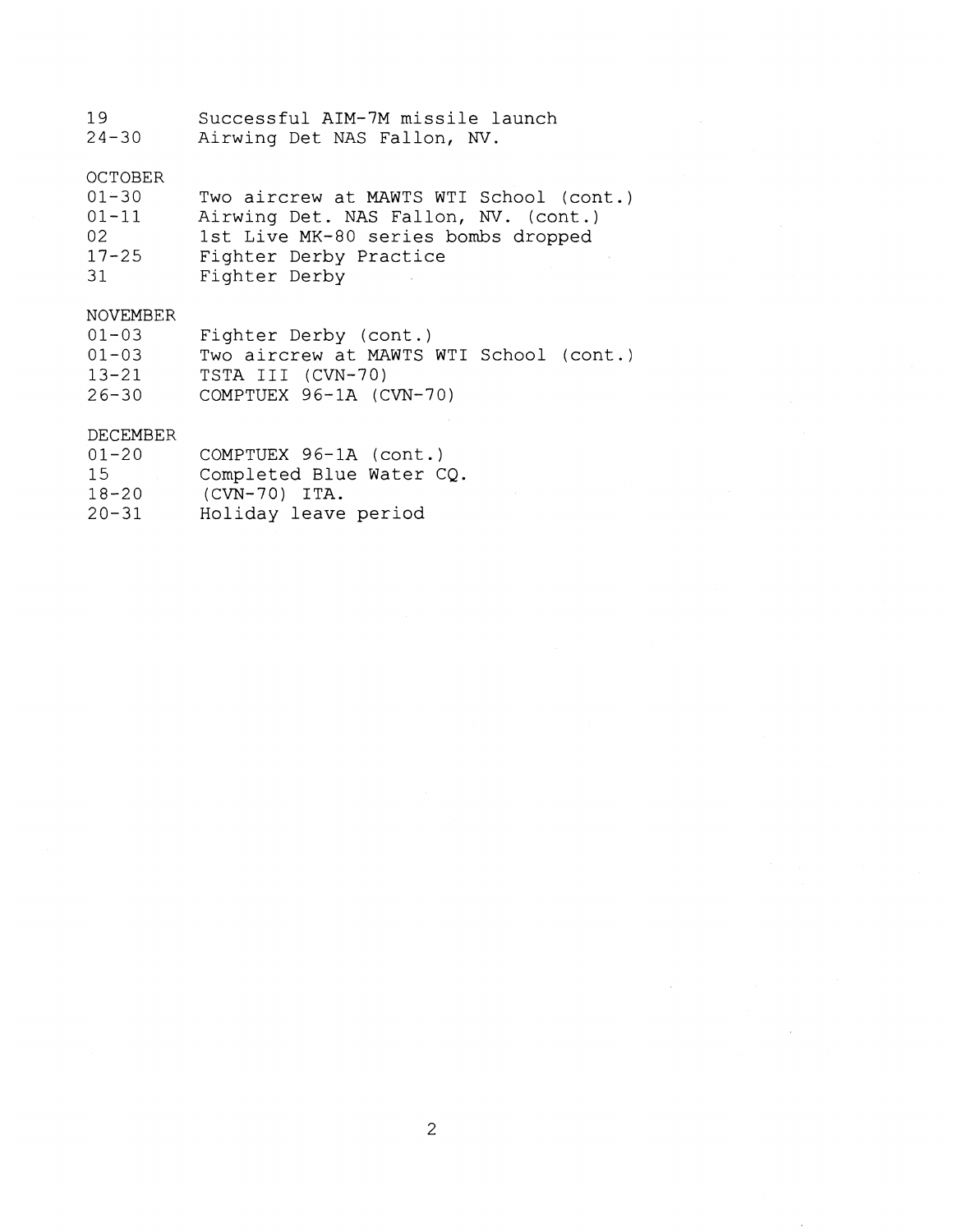#### NARRATIVE OF OUTSTANDING EVENTS

The beginning of 1995 saw Fighter Squadron ELEVEN conducting<br>unit level training. The month of February was filled with Field The month of February was filled with Field Carrier Landing Practice (FCLP) in preparation of carrier qualifications on board the USS KITTY HAWK (CV-63) during the second week of February. The squadron completed flight deck certification on board USS CARL VINSON (CVN-70) during the last week of February.

During the month of March, the Rippers continued to develop their inflight refueling proficiency utilizing Air Force KC-10 and KC-135 aircraft. VF-11 also honed their warfighting skills in the F-14D simulators while competing in the ECCM COMPEX. During the last week in March, the Rippers participated in "Kernal Blitz", providing adversary air support for the United States Marine Corps.

Most of April was spent on detachment to El Centro, CA and Roving Sands, NM. The squadron set the all-time record for the The squadron set the all-time record for the Tomcat community scoring 38.84% in the High Noon Air to Air Gunnery Competition at NAF El Centro. The Roving Sands, NM detachment lasted through the second week of May and provided another opportunity to train with the United States Air Force.

In June, cruise work-ups began as the squadron joined the USS Carl Vinson (CVN-70) for Tailored Ship's Training Availability 1/11 (TSTA 1/11). On 30 June, CDR M. D. Crisp passed the squadron command to CDR T. L. Benham.

July was extremely busy with a Detachment to NAS Fallon, **NV**  where the Red Rippers established another Tomcat first by<br>conducting both FFARP and SFFARP. VF-11 began flying with the conducting both FFARP and SFFARP. D-02 software tapeload on 31 July, giving the F-14D air-to-ground strike capability. VF-11 dropped its first air-to-ground ordnance on 14 August, successfully delivering MK-76 training bombs on target.

The squadron spent late August and early September deployed on board (CVN-70) in participation of the World War I1 Commemoration Cruise to Hawaii. During this "Pineapple Cruise", the Rippers were able to carrier qualify (CQ) and take part in the joint operation "KEKOA". While in port at Pearl Harbor, VF-11 flew in the Barber's Point Air Expo.

In the month of September, VF-11 sent aircrew to Forward Air Control (Airborne) FAC(A) school, while also sending an aircrew to attend the MAWTS WTI course at Yuma, AZ. On 19 September, the squadron again displayed its warfighting proficiency successfully shooting an AIM-7M during a missile shoot. Work-ups kicked into high gear in mid-September as VF-11 and the rest of Carrier Air Wing Fourteen went on the Airwing Detachment to NAS Fallon where the Rippers successfully dropped their first live MK-80 series<br>bombs. VF-11 closed out October back home at NAS Miramar with  $\sqrt{\text{VF}-11}$  closed out October back home at NAS Miramar with Fighter Derby practice flights.

November started with the Fighter Derby competition followed by more FCLP in preparation of Tailored Ship's Training Availability **I11** (TSTA 111) on board (CVN-70). Following Thanksgiving at home, VF-11 was back on the carrier for COMPTUEX 96-1A. VF-11 and the rest of Carrier Air Wing Fourteen were then

Enclosure (3)